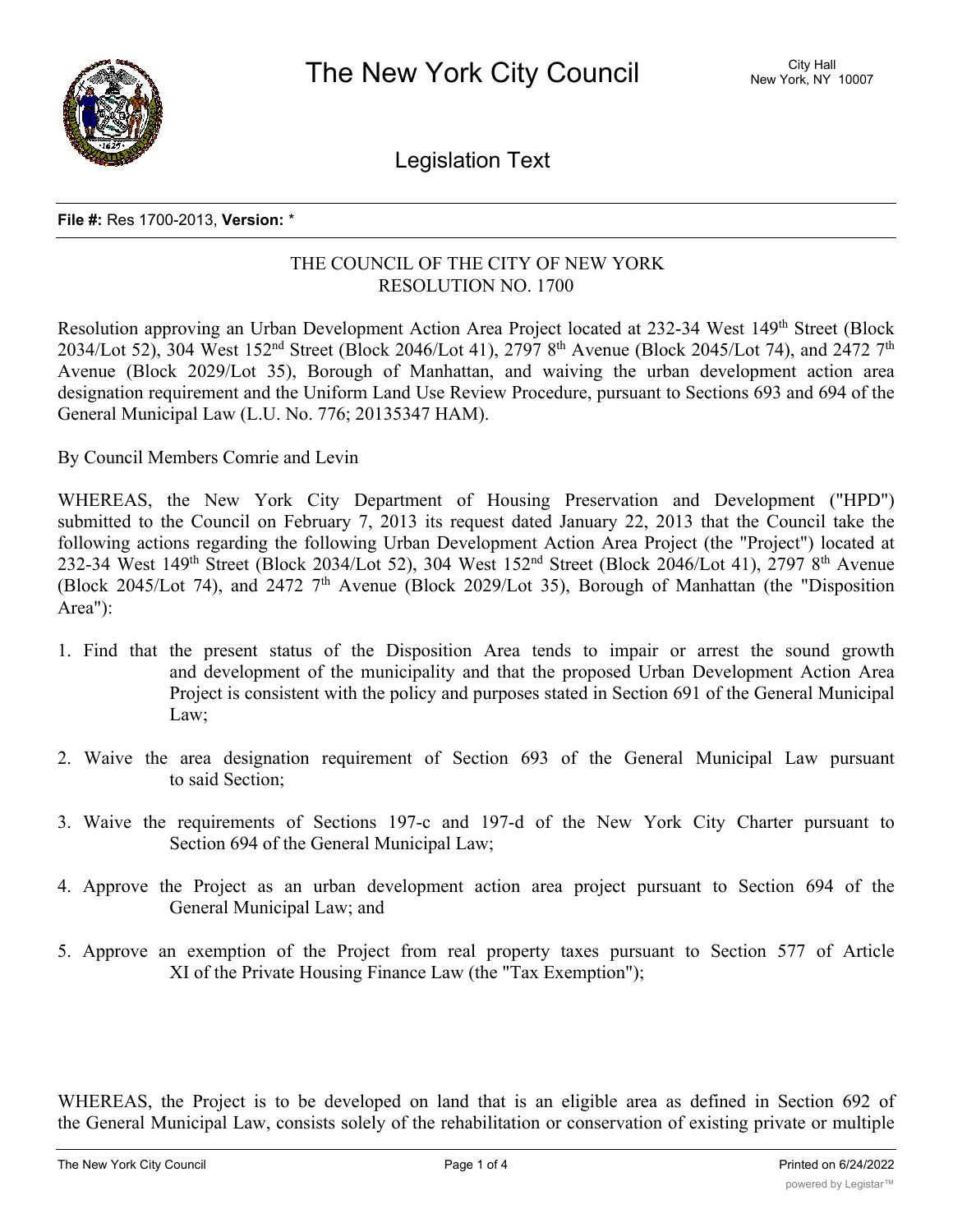## **File #:** Res 1700-2013, **Version:** \*

dwellings and does not require any change in land use permitted under the New York City Zoning Resolution;

WHEREAS, the project description that HPD provided to the Council states that the purchaser in connection with the Sale (the "Sponsor") is a duly organized housing development fund company under Article XI of the Private Housing Finance Law;

WHEREAS, upon due notice, the Council held a public hearing on the Project on March 14, 2013;

WHEREAS, the Council has considered the land use, environmental and financial implications and other policy issues relating to the Project;

RESOLVED:

The Council finds that the present status of the Disposition Area tends to impair or arrest the sound growth and development of the City of New York and that a designation of the Project as an urban development action area project is consistent with the policy and purposes stated in Section 691 of the General Municipal Law.

The Council waives the area designation requirement of the Disposition Area as an urban development action area under Section 693 of the General Municipal Law.

The Council waives the requirements of Sections 197-c and 197-d of the New York City Charter pursuant to Section 694 of the General Municipal Law.

The Council approves the Project as an Urban Development Action Area Project pursuant to Section 694 of the General Municipal Law.

The Project shall be disposed of and developed upon the terms and conditions set forth in the Project Summary that HPD has submitted to the Council, a copy of which is attached hereto.

The Council approves the Tax Exemption, pursuant to Section 577 of the Private Housing Finance Law, as follows:

For the purposes hereof, the following terms shall have the following meanings:

- (i) "Effective Date" shall mean the later of (i) the date of conveyance of the Exemption Area to the HDFC and (ii) the date that HPD and the HDFC enter into the Regulatory Agreement.
	- (ii) "Exemption" shall mean the exemption from real property taxation provided hereunder.
- (iii) "Exemption Area" shall mean the real property located in the Borough of Manhattan, City and State of New York, identified as Block 2034, Lot 52; Block 2046, Lot 41; Block 2045, Lot 74 and Block 2029, Lot 35 on the Tax Map of the City of New York.
- (iv) "Expiration Date" shall mean the earlier to occur of (i) a date which is forty (40) years from the Effective Date, (ii) the date of the expiration or termination of the Regulatory Agreement, or (iii) the date upon which the Exemption Area ceases to be owned by either a housing development fund company of an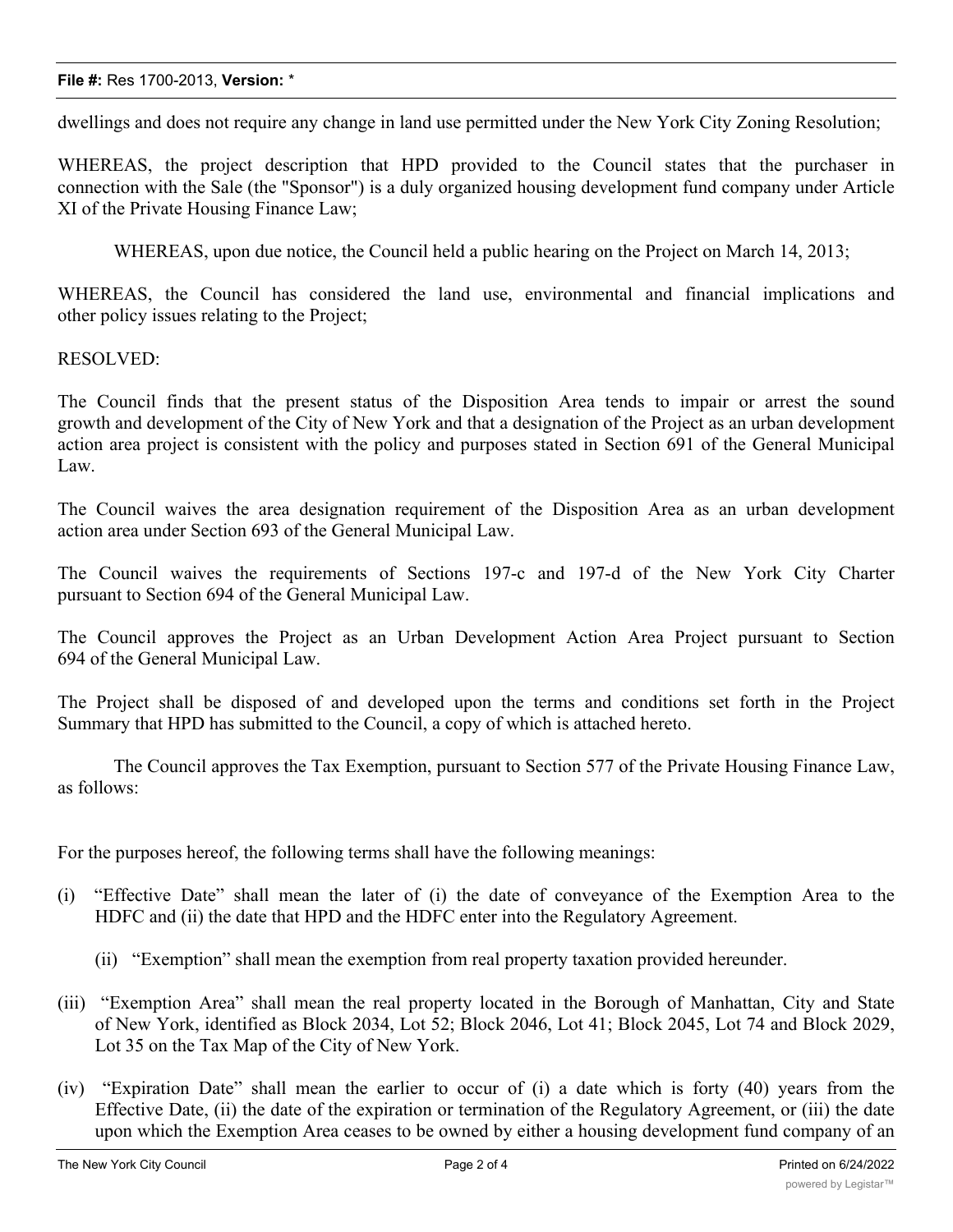entity wholly controlled by a housing development fund company.

- (v) "HDFC" shall mean Dorie Miller Housing Development Fund Company, Inc.
- (vi) "HPD" shall mean the Department of Housing Preservation and Development of the City of New York.
	- (vii) "Owner" shall mean the HDFC or any future owner of the Exemption Area.
- (vii) "Regulatory Agreement" shall mean the regulatory agreement between HPD and the HDFC establishing certain controls upon the operation of the Exemption Area during the term of the Exemption.
	- a. All of the value of the property in the Disposition Area, including both the land and any improvements (excluding those portions, if any, devoted to business or commercial use) shall be exempt from real property taxation, other than assessments for local improvements, for a period commencing upon the Effective Date and terminating upon the Expiration Date.
	- b. Notwithstanding any provision hereof to the contrary, the Exemption shall terminate if HPD determines at any time that (i) the Exemption Area is not being operated in accordance with the requirements of Article XI of the Private Housing Finance Law, (ii) the Exemption Area is not being operated in accordance with the Regulatory Agreement, (iii) the Exemption Area is not being operated in accordance with the requirements of any other agreement with, or for the benefit of, the City of New York, or (vi) the demolition of any private or multiple dwelling on the Exemption Area has commenced without the prior written consent of HPD. HPD shall deliver written notice of any such determination to the Owner and all mortgagees of record, which notice shall provide for an opportunity to cure of not less than (60) days. If the noncompliance specified in such notice is not cured within the time period specified therein, the Exemption shall prospectively terminate.
	- c. The Exemption shall not apply to any building constructed on the Exemption Area which did not have a permanent certificate of occupancy or equivalent document satisfactory to HPD Effective Date.
	- d. In consideration of the Exemption, the Owner of the Exemption Area, (i) execute and record the Regulatory Agreement, and (ii) for so long as the Exemption shall remain in effect, shall waive the benefits of any additional or concurrent exemption from or abatement of real property taxation which may be authorized under any existing or future local, state or federal law, rule or regulation.

Adopted.

Office of the City Clerk, } The City of New York, } ss.:

I hereby certify that the foregoing is a true copy of a Resolution passed by The Council of The City of New York on March 20, 2013, on file in this office.